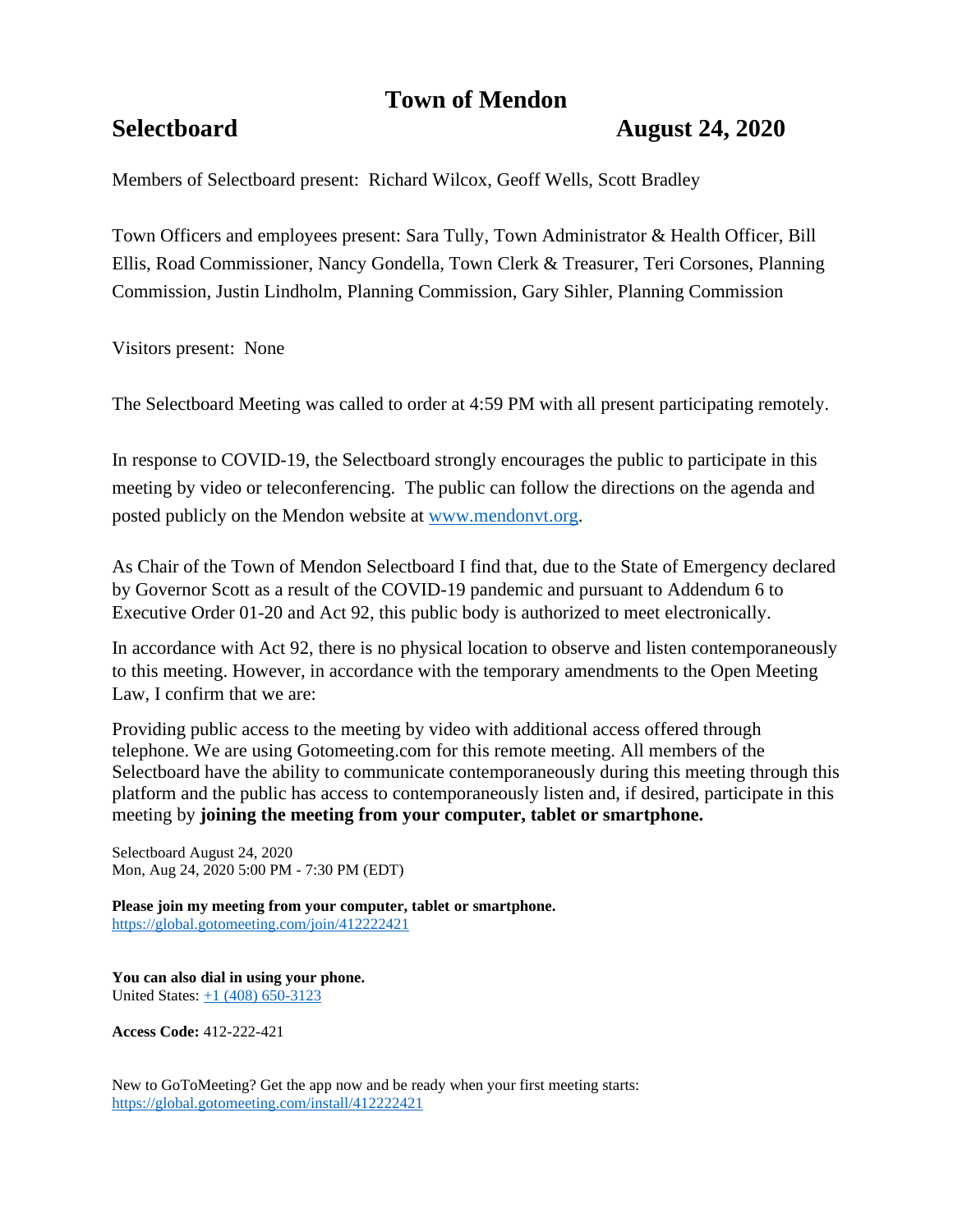- a) Providing public notice of instructions for accessing the meeting. We previously gave notice to the public of the necessary information for accessing this meeting, including how to access the meeting using telephone and video in our posted meeting agenda. Instructions have also been provided on the town website at: www.mendonvt.org.
- b) Providing a mechanism for the public to alert the public body during the meeting if there are problems with access. If anybody has a problem, please *e-mail mendonclerk@comcast.net* and
- c) Continuing the meeting if necessary. In the event the public is unable to access this meeting, it will be continued to a time and place certain.

Please note that all votes taken during this meeting that are not unanimous will be done by roll call vote, in accordance with the law.

Let's start the meeting by taking a roll call attendance of all members participating in the meeting.

Roll call: Richard Wilcox, Geoff Wells, Scott Bradley

Agenda: R. Wilcox moved to approve the agenda with the addition of November Election, Cell Phones and Selectboard Meetings. Motion seconded by G. Wells. The Selectboard unanimously approved the motion.

#### Announcement

The Town of Mendon is accepting applications for a Highway Maintenance/Equipment Operator and Building/Grounds Maintenance. This is a full-time position. Information can be found on the town website at www.mendonvt.org.

#### Administrative Matters

*Selectmen's Orders* were reviewed. Motion by R. Wilcox to approve pay orders for the period ending 8/24/2020 in the amounts of \$23,417.17 and \$8,016.68. Motion seconded by G. Wells. The Selectboard unanimously approved the motion. Motion by R. Wilcox to approve payroll for the period 8/24/2020 in the amount of \$9,367.80. Motion seconded by S. Bradley. The motion passed unanimously.

Minutes of Previous Meeting: R. Wilcox moved to approve the minutes of August 10, 2020. Motion seconded by G. Wells. The Selectboard unanimously approved the motion.

#### Business

A. Errors and Omissions 2020 Grand List S. Potter, Vermont Municipal Assessor, submitted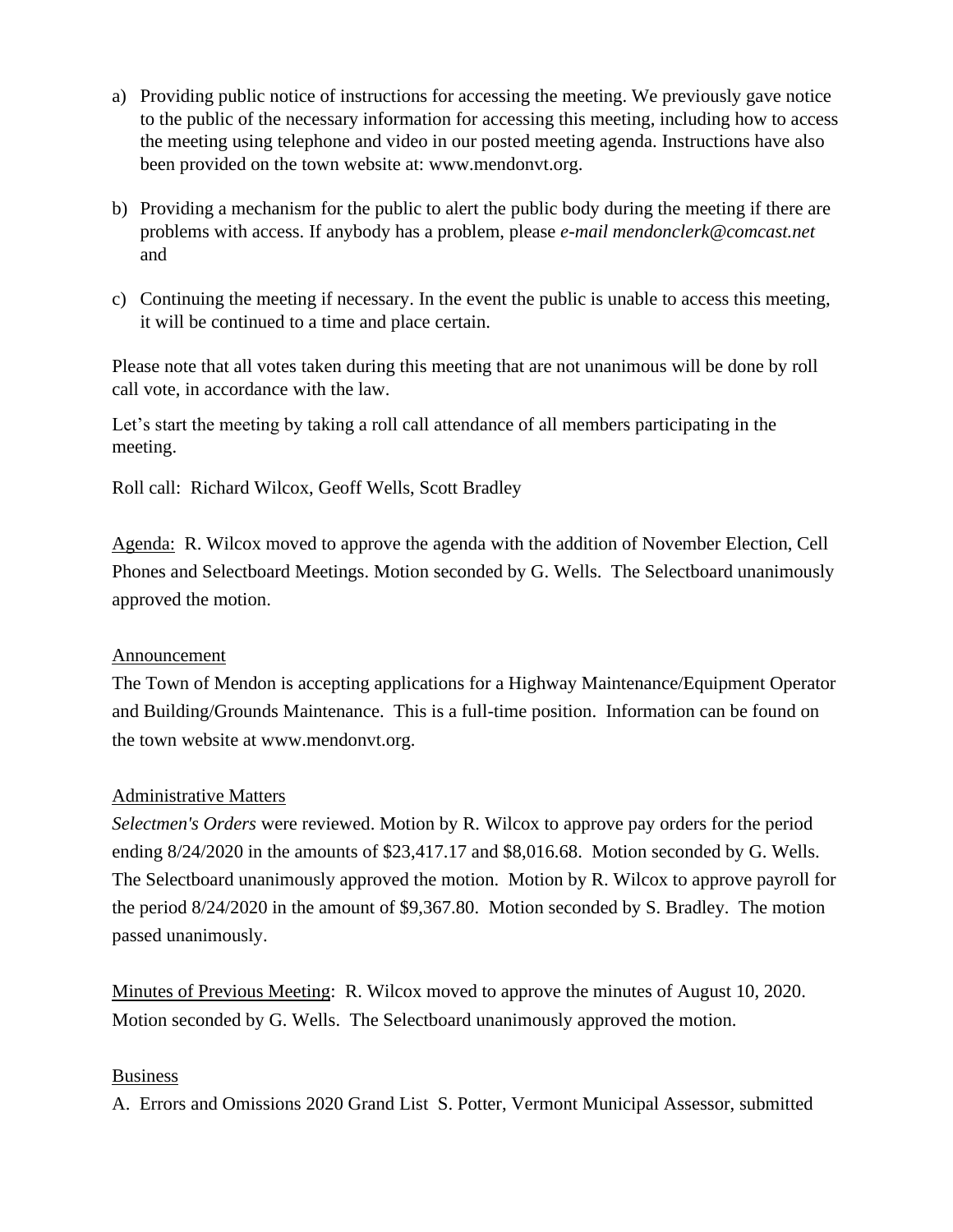the following Errors and Omissions for the 2020 Grand List to be approved by the Selectboard:

1) #P98006000 Comcast incorrect assessment \$285,842 correct assessment \$278,250 2) #040243001 Green Mountain Power incorrect assessment \$2,879,800 correct assessment \$3,568,200

3) #130006000 VT Transco incorrect assessment \$109,300 correct assessment \$93,400

- 4) #040228000 Sampson; wrong valuation \$0 correct valuation \$279,100
- 5) #040234000 French; wrong valuation \$304,000 correct valuation \$278,900
- 6) #050023032 Richardson; wrong valuation \$270,300 correct valuation \$267,000
- 7) #060104000 Bridge; wrong valuation \$180,800 correct valuation \$177,500
- 8) #060104100 Bridgeco LLC; wrong valuation \$0 correct valuation \$48,100
- 9) #080161000 Lamb; wrong valuation \$226,000 correct valuation \$228,100

N. Gondella reported that grievance hearings will be scheduled for September  $14<sup>th</sup>$  for the above change of appraisal notices. Amended tax bills will be sent.

Motion by D. Wilcox to accept the above referenced Errors and Omissions for the 2020 Grand List. Motion seconded by S. Bradley. The Selectboard unanimously approved the motion.

*Amend 2020-2021 Tax Rate* The 2020 Grand List was amended by Spencer Potter, Vermont Municipal Assessor after the Tax Rate that was set at the August 10, 2020 Selectboard Meeting. The new value would result in a lower municipal tax rate and therefore the Selectboard will amend the 2020-2021 Tax Rate.

Motion by R. Wilcox to amend the 2020-2021 Tax Rates originally set on August 10, 2020 to:

### *2020/2021 Tax Rate:*

*Homestead = \$2.0545 Non-Residential = \$2.2441*

 $($.5435 + $1.5092 + $.0018)$   $($.5435 + $1.6988 + $.0018)$ 

Municipal Tax Rate: \$.5435 2020-2021 Amount to be raised by taxes \$958,497 (rollover \$55,109) 2020-2021 Municipal Grand List \$1,763,563 Education Tax Rate: Homestead  $= $1.5092$ Non-Residential  $= $1.6988$ 

2020-2021 Summary: Municipal Tax Rate= \$ .0339 decrease or 5.9% decrease Education Tax Rate: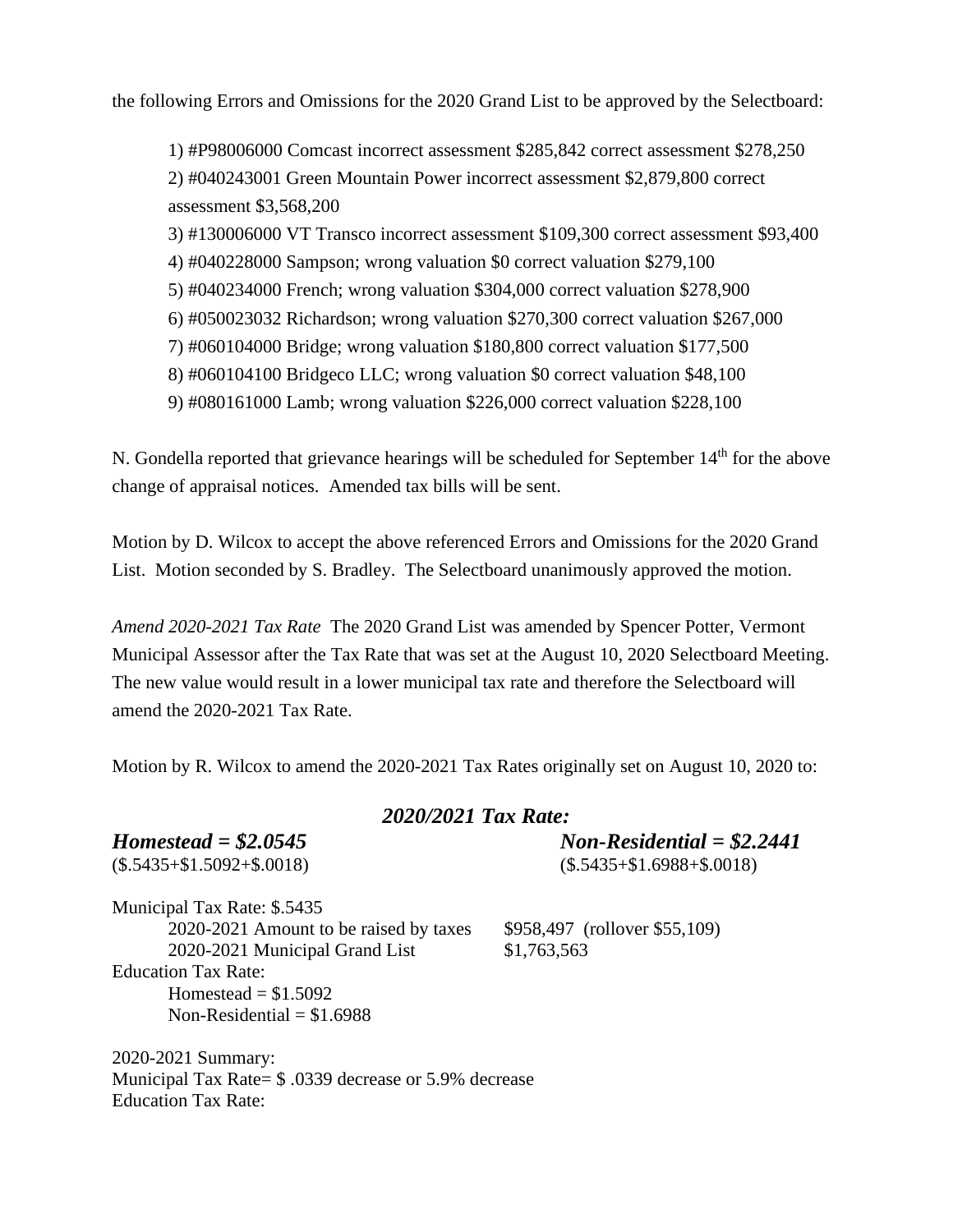Homestead  $= $1.5092$  a \$.1427 increase or 10.4% increase Non-Residential =  $$1.6988$  a  $$.1441$  increase or 9.3% increase Total Homestead  $=$  \$. 1092 increase or 5.6% increase Total Non-Residential  $=$  \$.1106 increase or 5.2% increase

Local Agreement Tax: \$.0018 Eligible properties (7) Voter approved Property Assessment Exemption \$40,000 = 280,000/100 Total Exemption  $$2,800$ 2020-2021 Municipal Grand List \$1,763,563

Motion seconded by S. Bradley. The Selectboard unanimously approved the motion.

*Municipal Grants* The grant application for digitization of land records is due September 1, 2020. The maximum grant allowance is \$20,000 and \$2,000,000 is available in grant funds. The acceptance of a contract is required to apply for the grant funds. N. Gondella presented three quotes for digitizing 40 years of land records. This will allow for a 40 year title search. Cofile submitted a cost of \$36,191 with an \$11,000 annual fee. Approximately 60 books would be sent to Burlington for scanning and returned. Cots submitted a cost of \$36,546 with a \$1,900 annual fee. Cots will scan the books onsite in 1-2 days. Avenue was the third price that quoted \$18,000 for scan of 5 years of records. This company did not submit a cost for the requested scan of 40 years of records. N. Gondella recommended the Selectboard accept the Cots quote. Motion by R. Wilcox to spend up to \$38,000 from the Preservation Fund for the digitization of 40 years of land records with Cots. Motion seconded by S. Bradley. The Selectboard unanimously approved the motion.

*COVID-19 Response & Town Government Operations* The Selectboard confirmed that the town will nit be applying for a grant to reimburse the town for COVID expenses incurred. Any expense must be denied by FEMA first. Labor is not an eligible expense to be reimbursed. Current estimated cost of equipment and supplies to respond to COVID total \$5,100. Applications are due September 4, 2020. The Selectboard decided that this is not a grant application the town will submit.

*Helvi Hill* Update S. Tully provided a recap of three meetings the town has had with representatives from Helvi Hill, Jerry Weitzenkorn on Sherwood Drive and Josh Carvajal, Agency of Natural Resources. J. Carvajal will be submitting his recommendation on what the town needs to do to handle the water on Sherwood Drive. He also provided guidance to the representatives of Helvi Hill Road how to appropriately handle water run off and stop erosion from occurring on the private road. B. Ellis, S. Tully and S. Bradley will present a plan to the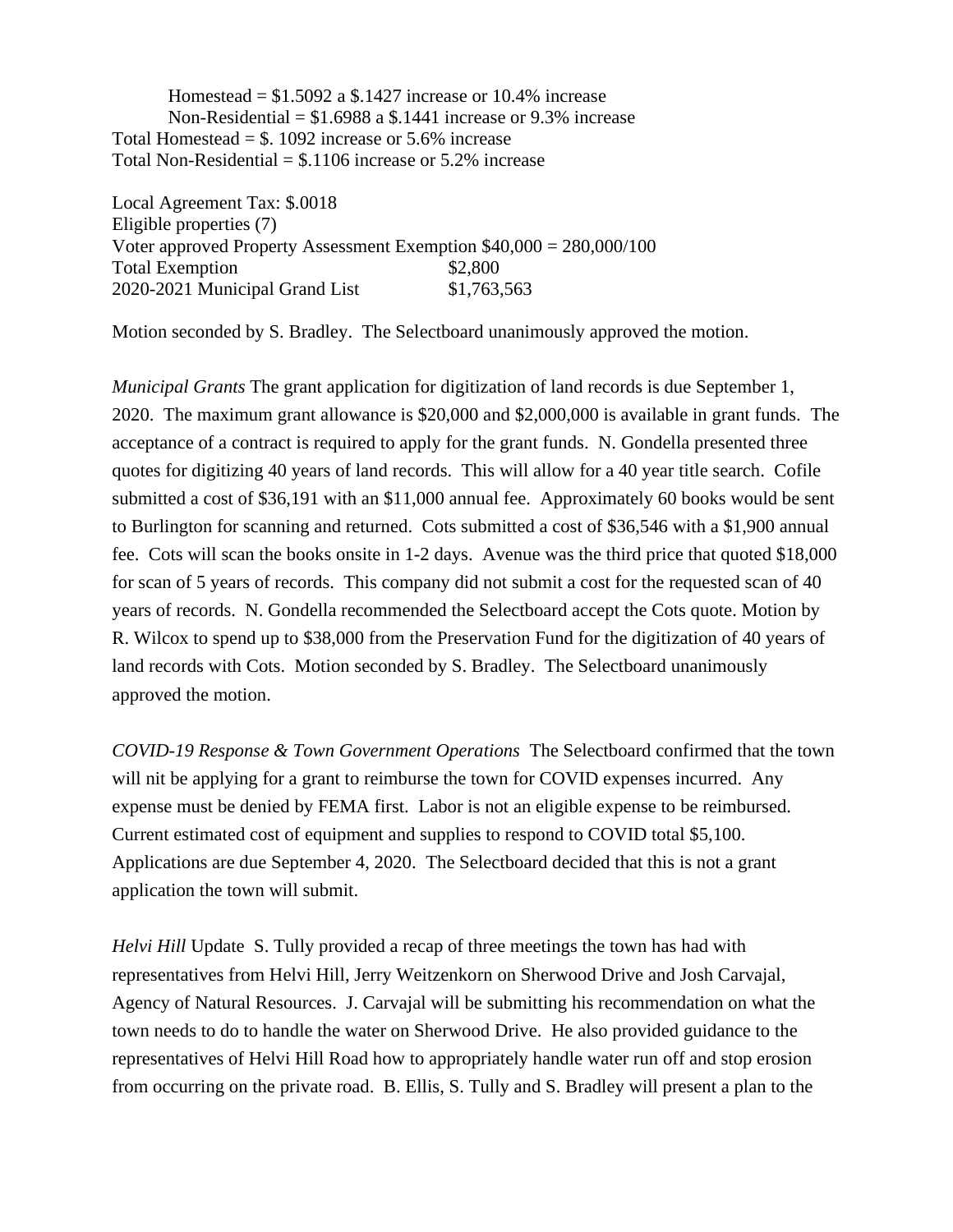Selectboard once finalized.

*Equipment Grant* The Equipment Grant is due August 28, 2020. B. Ellis reported costs for a roller for the Grader are cost prohibitive. B. Ellis requested the town apply for the purchase of a blower that will be pulled behind the pickup to blow leaves out of the ditches. Grant funds will pay for up to \$7,000. Motion by R. Wilcox to spend up to \$5,000 from the Equipment Replacement Fund to purchase a blower. Motion seconded by S. Bradley. The Selectboard unanimously approved the motion.

*November Elections* N. Gondella provided a recap on how the primary election went with approximately 100 voters electing to vote in person at the town office. Social distancing was observed by entering the polling place through the front door and existing the rear of the building. It is difficult to anticipate how many voters will want to vote in person in November. N. Gondella is recommending the polling place be moved to the Town Garage and wanted to get preliminary approval from the Selectboard to use the Town Garage. The Board of Civil Authority must vote to approve the change of the polling place. Hearing no opposition from the Selectboard, N. Gondella will warn a meeting of the Board of Civil Authority.

*Cell Phones* N. Gondella provided information on a new service from Verizon for unlimited call, text and data plan for \$40 per month per line. Currently, the cost is \$50 per line and the town has one cell phone, but we have had up to three lines in the past for Road Commissioner, Fire Warden and Constable. The Town has recently appointed a new Fire Warden, Seth Bridge who will take over for Geoff Wells as soon as the appointment is confirmed by the State. It was suggested the Town Administrator, currently working 30 hours per week remotely due to COVID, be provided a phone line. The Selectboard approved the additional expense for phones.

*Selectboard Meetings* G. Wells requested in person Selectboard meetings if possible. The town must follow guidance from the Governor's Executive Order. Remote meetings would be replaced with in person meetings observing social distancing and wearing masks. The current regulations will be evaluated along with space allowed in the Helen Lawrence Conference Room at the Town Office or at the Town Garage. It was requested by the Selectboard that this be evaluated as the Governor continues to loosen the restrictions.

Motion by R. Wilcox to adjourn the Selectboard meeting at 5:40 until after the Liquor Control Board Meeting. Motion seconded by G. Wells. The Selectboard unanimously approved the motion.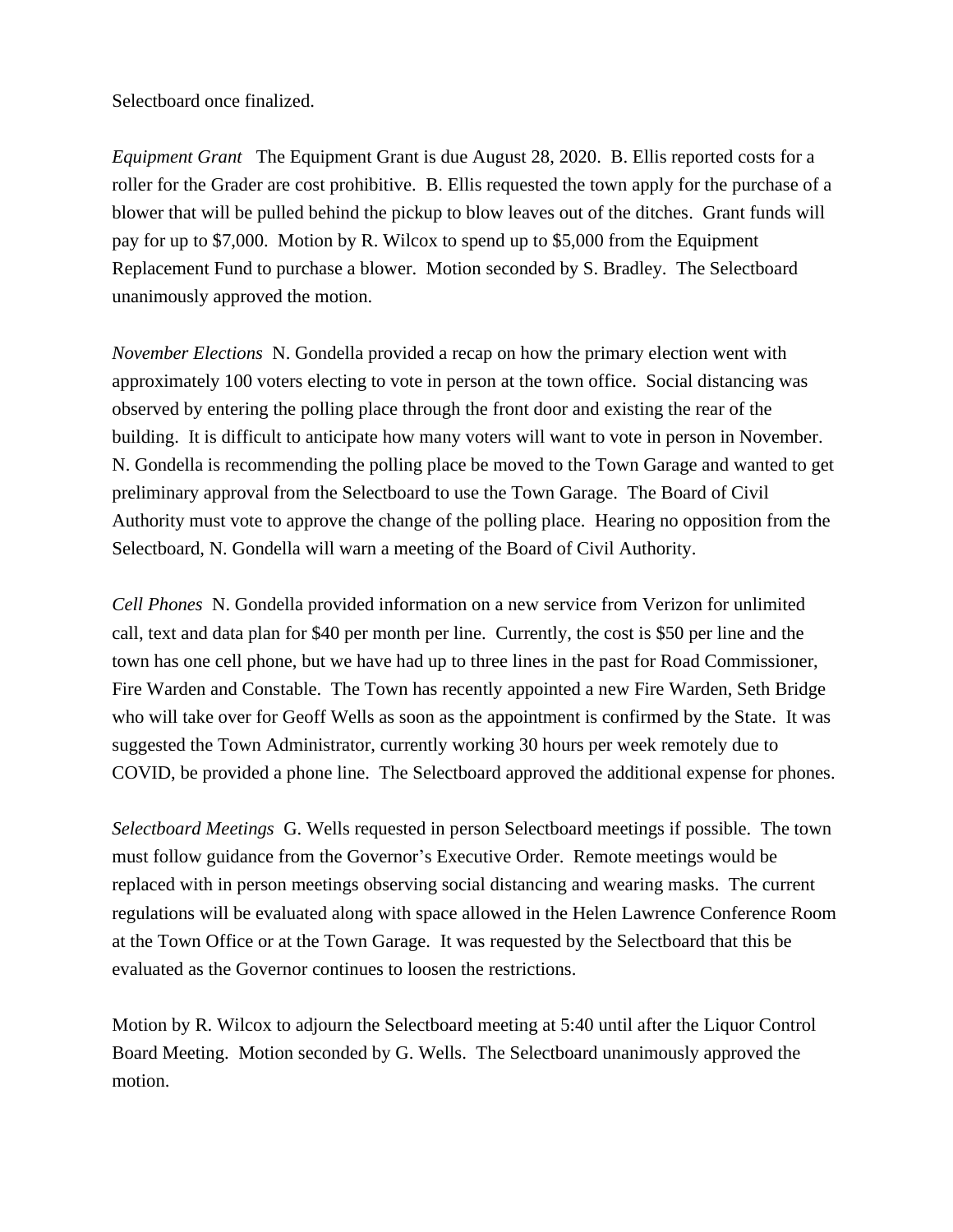Motion by R. Wilcox to convene the Liquor Control Board Meeting at 5:41 PM. Motion seconded by G. Wells. The Liquor Control Board unanimously approved the motion.

Motion by R. Wilcox to approve the Liquor License for Flannels restaurant LLC dba Flannels Bar and Grill. Motion seconded by S. Bradley. The Liquor Control Board unanimously approved the motion. The Selectboard will sign the Liquor License at the Town Office.

Motion by R. Wilcox to adjourn the Liquor Control Board Meeting at 5:42 PM. Motion seconded by G. Wells. The Liquor Control Board unanimously approved the motion.

Motion by R. Wilcox to reconvene the Selectboard meeting at 5:43 PM. Motion seconded by G. Wells. The Selectboard unanimously approved the motion.

The Town Plan Public Hearing and adoption was warned for 6:00 PM. The Selectboard took a brief recess before starting the Public Hearing at 6:00 PM.

*Town Plan Public Hearing and Adoption* S. Tully recapped the 4 changes the Selectboard made to the proposed Town Plan as adopted by the Planning Commission and submitted to the Selectboard for Public Hearing and adoption. The changes include:

- 1. On page 6 in the 1st paragraph the Selectboard deleted the sentence " Zoning regulations should be developed that give consideration to the design and appearance of proposed commercial and professional structures, including signage and sign lighting, so as to enhance the aesthetics and rural character of Mendon, while encouraging economic development and vitality."
- 2. On page 31 in future land use section 1st paragraph- commercial and village districts the Selectboard deleted "The character and aesthetics of the town should be preserved."
- 3. On page 21, the Selectboard added the following paragraph in the Transportation Section "Rutland Bypass: The Town of Mendon opposes the construction of a highway bypass around Rutland City. Mendon's position regarding the construction of a bypass around Rutland may be stated as follows: The construction of a bypass is not necessary given current and future traffic volumes. The Agency of Transportation should pursue a limited upgrade of US 7 and US 4. A bypass in Mendon would have a direct adverse impact on Mendon properties. The Town has voted on two separate occasions to oppose a bypass in Mendon. There are no current plans to construct the bypass."
- 4. Also in Transportation section under Actions the Selectboard added to "Oppose the construction of any major highway or bypass in the Town of Mendon"

Planning Commissioners T. Corsones, G. Sihler and J. Lindholm opposed removing sentences that refer to the aesthetics of the town in changes  $1 \& 2$  made by the Selectboard. T. Corsones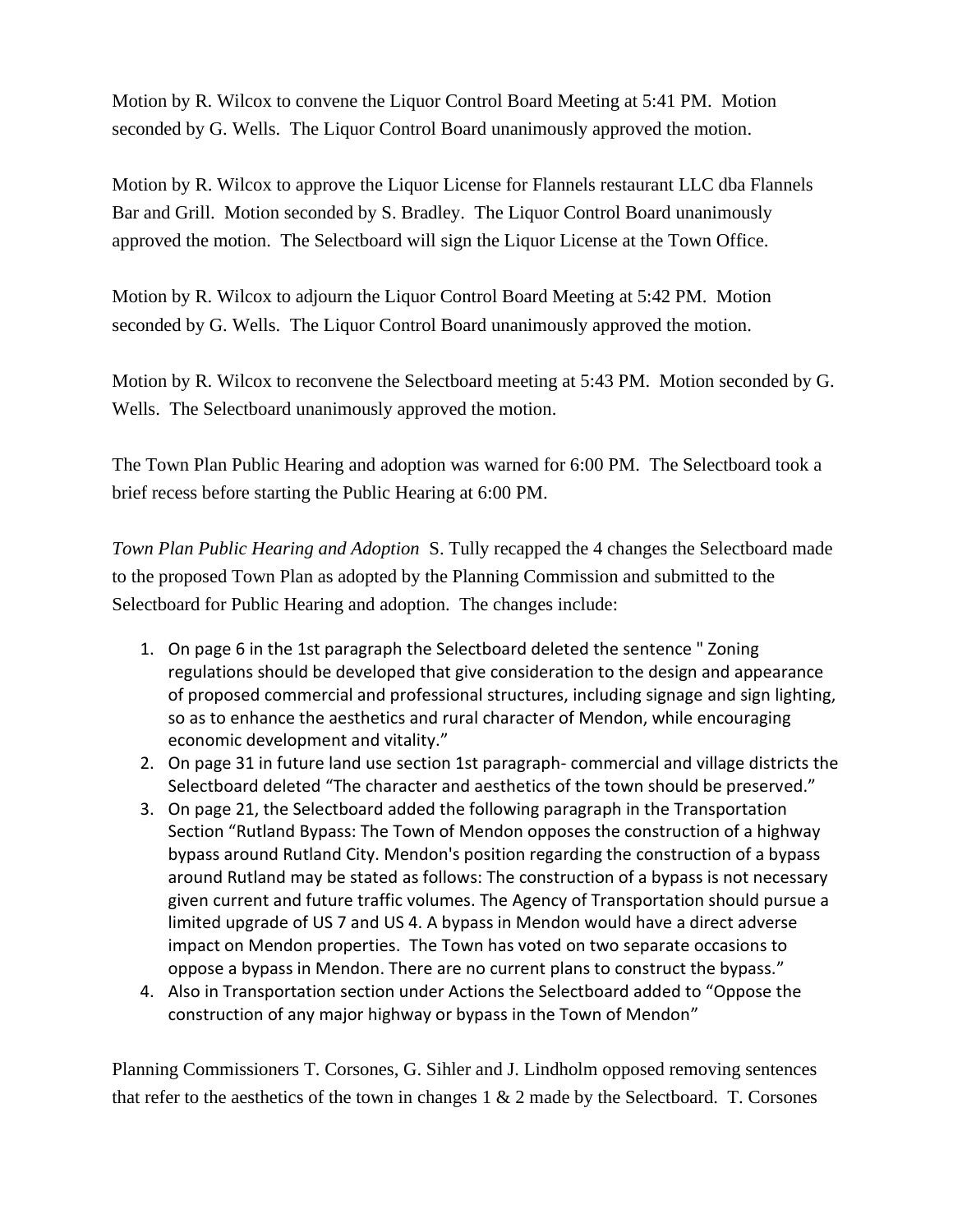discussed the importance of highlighting that the town values aesthetics and is a key term in establishing the town's position in cases like the AT&T tower currently before the Public Utility Commission.

R. Wilcox stated that word aesthetics was undefined and reference to aesthetics was removed multiple times in various sections of the Town Plan prior to the Planning Commission adopting their proposed version. The two references to aesthetics the Selectboard removed were the remaining references to aesthetics. R. Wilcox opposes the town having the ability to impose individual personal opinions on aesthetics especially on commercial businesses located in the commercial zoning district.

J. Lindolm stated as a former business owner in Rutland City, that a community that values aesthetics actually attracts business rather than deters business. Mendon should be attracting tourism and preserving Vermont's character like the towns of Manchester and Woodstock rather than South Burlington.

R. Wilcox responded with support of economic development along Route 4 and referred to the State already imposing multiple roadblocks to attracting business in Vermont and he did not support additional roadblocks on a local level.

After lengthy discussion, the group decided to remove the word "aesthetics" and replace with highlighting "rural character".

Motion by R. Wilcox to make the following changes to the Proposed Town Plan and to adopt the plan as its final version with these two changes not being significant changes:

- 1. On page 6 in the 1st paragraph insert the sentence " Zoning regulations should be developed that give consideration to the design and appearance of proposed commercial and professional structures, including signage and sign lighting, so as to enhance the rural character of Mendon, while encouraging economic development and vitality."
- 2. On page 31 in future land use section 1st paragraph- commercial and village districts insert the sentence "The rural character of the town should be preserved."

Motion seconded by G. Wells. The Selectboard unanimously approved the motion.

S. Tully was directed to confer with the Rutland Regional Planning Commission to confirm the actions taken above comply with statutes regulating the adoption of the Town Plan.